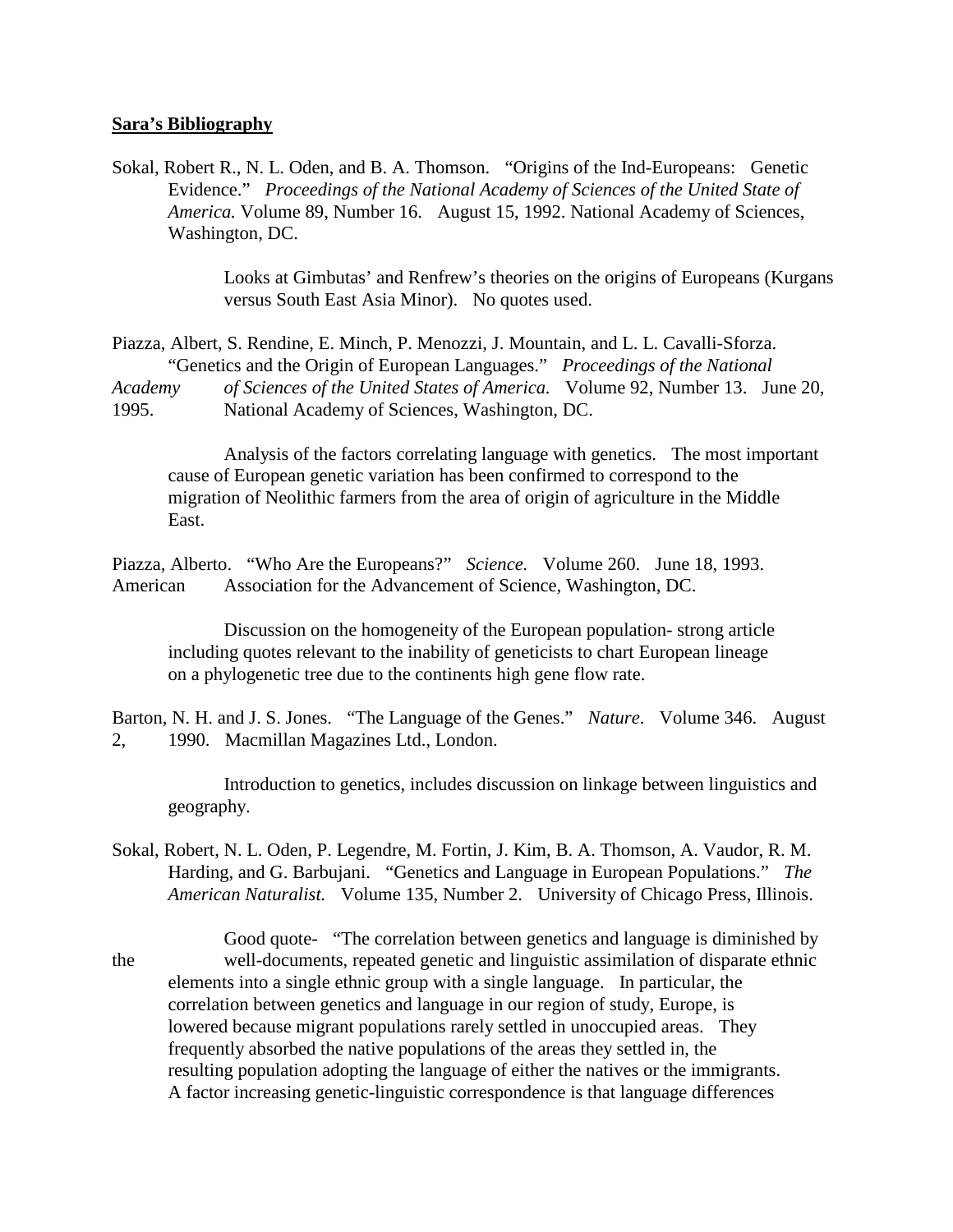themselves impede free gene flow and, therefore, enhance genetic differentiation" (page 159).

Hobsbawn, E. J. *Nations and Nationalism Since 1780.* Cambridge University Press, Cambridge. 1990.

Commentary on Stalin's definition, Renan, Hitler, and Gellner. I quoted Gellner as a separate source even though I got his quote out of Hobsbawn. Gellner's book is called- *Nations and Nationalism* and the quote came from page 48 (I don't have a publication year or first name though). A good quote I did not use was-

"Nationalism, however powerful the emotion of being in an 'imagined community,' is nothing without the creation of nation-states, and a world of such states, fitting the present ethnic-linguistic criteria of nationality, is not a feasible prospect today" (Hobsbawn 177).

Billig, Michael. *Banal Nationalism.* Sage Publications, London. 1995.

Primarily covered America, but many good quotes on the assumptions and biases behind a "nation."

Shafer Boyd C. *Nationalism Myth and Reality.* (Publisher???). 1955.

This book was the most helpful. He covers everything from the genetic fallacy behind nationalism to the spiritual elements inherent in the popular conception of the Nation. Though his piece is dated (from 1955) it is chuck full of citations and references to everyone who came before him. His ancestry/genetics quote didn't make my draft because I thought it was too archaic- but here it is anyway- "In the biological sense all European populations, for example, are mixtures of at least

two or more races, of Nordic, Baltics, Alpines, Dinarii, Armenoids Mediterraneans, Atlanto-Mediterraneans, Orientals, Iran-Afghans, East Africans, and probably a good many other" (Shafer 36).

Bernard, Joseph. *Nationality: Its Nature and Problems.* Yale University Press. 1929.

Descent book- had a nice quote from Lord Acton on page 327.

The Committee on International Relations of the Group for the Advancement of Psychiatry. *Us and Them: The Psychology of Enthnonationalism.* Brunner/Mazel Publishers, New York. 1987.

Page 23 defines the word *nation: "The word nation comes from the Latin nasci (to be born), and from this stem comes natio (birth), which has the transferred meaning of tribe, race, people..."*

Weiss, Kenneth and P. A. Ballonoff. *Demographic Genetics.* Dowden, Hutchinson, and Ross Inc., Stroudsburg, Pennsylvania. 1975.